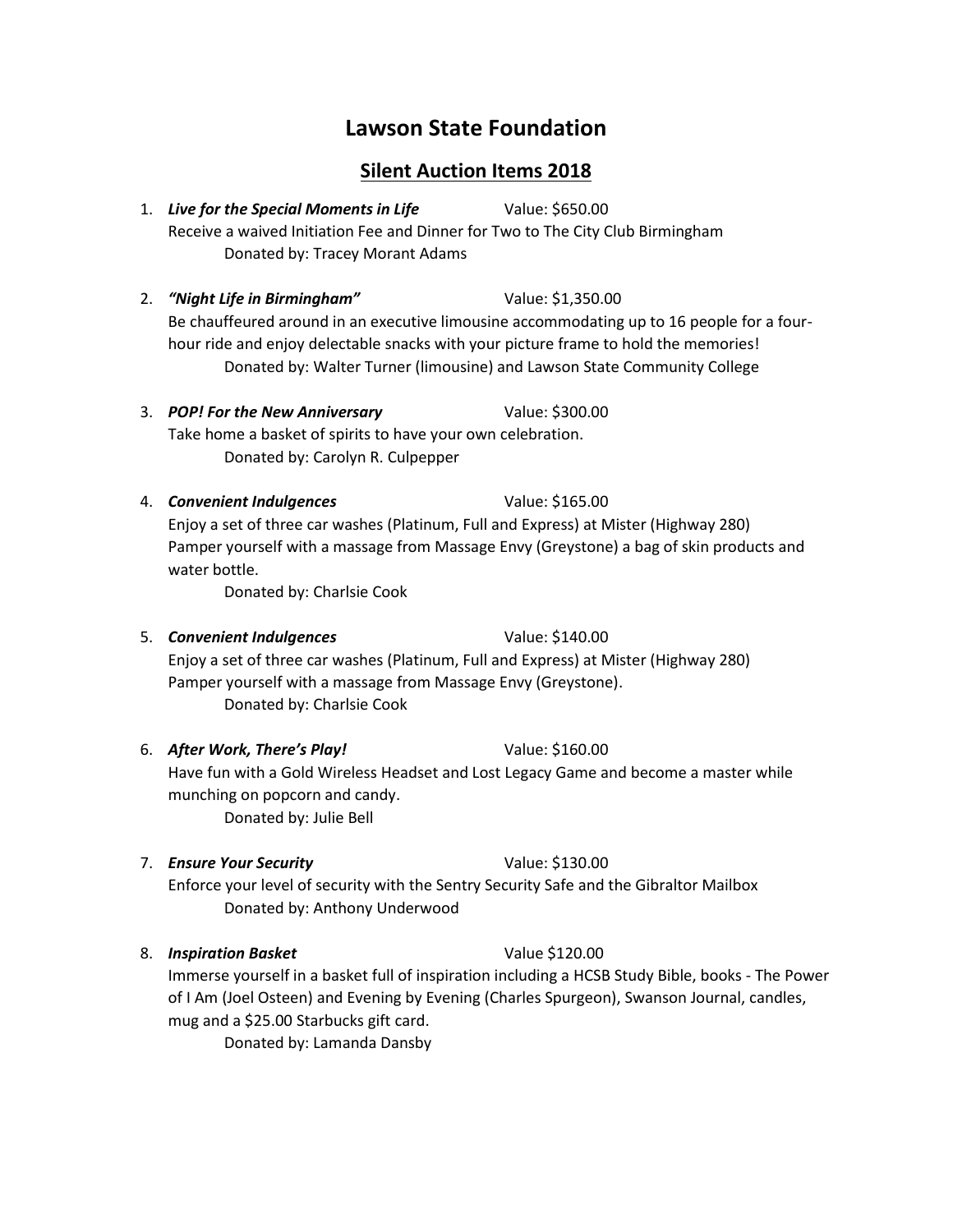### 9. *Dine-A-Rama* Value: \$ 300.00

\$100.00 gift certificate to a top-rated restaurant of choice at birminghamrestaurants.com \$100.00 gift card to Bright Star Restaurant

- \$ 50.00 gift card to Outback Steakhouse
- \$ 50.00 gift card for the restaurant of your choice
- \$25.00 gift card to Pappadeaux Seafood Kitchens
- \$ 25.00 gift card to Pappadeaux Seafood Kitchens

Donated by: Connie Fuell, Dr. Kevin Walsh and Rev. Charles Winston

### 10. *"Take Me Out to the Ballgame"* Value \$150.00

Enjoy a memorable night at the baseball game with tickets for six (6) people in a luxury suite when the **Birmingham Barons take on the Chattanooga Lookouts** on **June 1, 2018, game beginning at 7:05 p.m.** The luxury suite is a private, temperature-controlled lounge featuring tables, chairs, drink rails, barstools, refrigerator, icemaker, outdoor balcony seating, hi-definition flat screen television and telephone for your convenience. Also, receive a parking pass for premium parking in the VIP lot on-site and avoid lines at the front gate.

Donated by: Jim Romano

### 11. *Sit Back, Relax and Enjoy the Big Screen!* Value: 125.00

See life in high definition. For your own convenience, enjoy a 32" Vizio HDTV with full array LED backlight and stand. Also, enjoy your movies of choice with your Redbox gift card and popcorn for full enjoyment.

Donated by: Lawrence Cooper (television) and Lawson State Ambassadors (refreshments and movies)

### 12. *Sports, Recreation, Fun and Memories!!!* Value: \$ 600.00

Join in the crowd and have a wonderful time while enjoying time with some popular sporting personalities and events -

 (2) VIP Passes to the Youth-At-Risk Breakfast, June 6, 7:30 a.m. AND "Meet and Photograph" with Coach Avery Johnson, Alabama Men's Basketball Coach;

 (2) VIP Reception Passes to Meet and Photograph with University of Alabama Athletic Director, Greg Burns – September 2018;

\$100 gift card to TopGolf; four (4) tickets to the Birmingham Barons baseball game, two (2) tickets to the 2018 Annual Magic City Classic; four (4) tickets to one game each: Lawson State men's basketball and Lawson State women's basketball

Donated by: Dr. Kevin Walsh, Robert Holmes, Robert Dickerson and Lawson State Community College

### 13. *Be Equipped to Stay Fit!* Value: 300.00

Arm yourself with the latest Fitbit Versa watch with health, fitness and smart features in a dayto-night premium design. Your wireless headphones will be the perfect addition for your trip to the gym or around the track. And keep it all contained when not in use in your gym bag for convenience.

Donated by: Robert Dickerson (fitbit) and Lawson State Community College